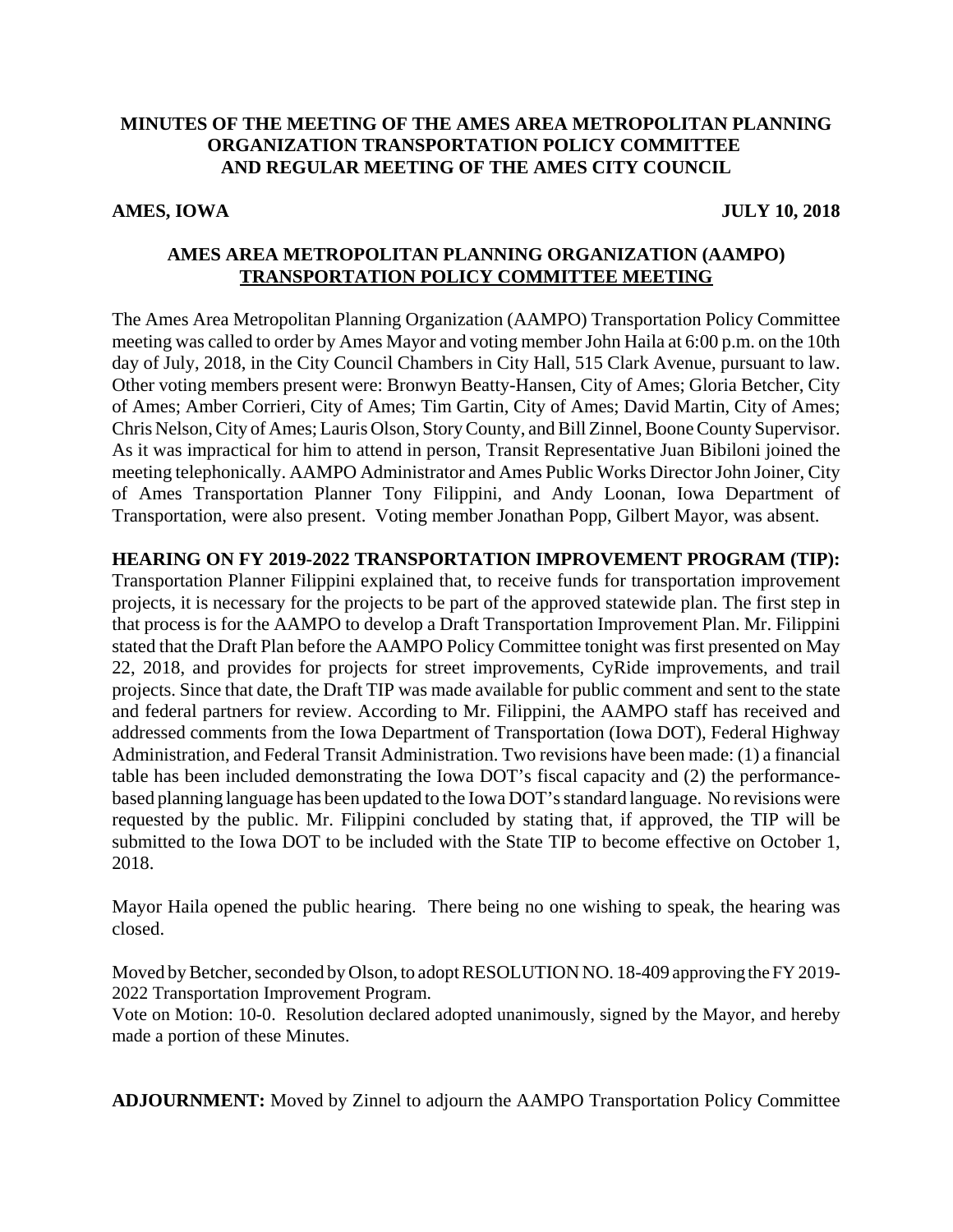meeting at 6:05 p.m. Vote on Motion: 10-0. Motion declared carried unanimously.

### **REGULAR MEETING OF THE AMES CITY COUNCIL**

The Regular Meeting of the Ames City Council was called to order by Mayor John Haila at 6:08 p.m. on July 10, 2018, in the City Council Chambers in City Hall, 515 Clark Avenue, pursuant to law. The following Council Members were present: Bronwyn Beatty-Hansen, Gloria Betcher, Amber Corrieri, Tim Gartin, David Martin, and Chris Nelson. *Ex officio* City Council Member Allie Hoskins was also present.

**PROCLAMATION:** Mayor Haila proclaimed July 2018 as Parks and Recreation Month. Accepting the Proclamation on behalf of the City of Ames Parks and Recreation Department were Director Keith Abraham and Parks and Recreation Commission Members Sarah Litwiller and Ed Moran, Chairperson. Director Abraham highlighted this year's theme, which is "A Lifetime of Discovery," and encouraged the public to explore Ames and each of its 36 parks.

**CONSENT AGENDA:** Council Member Corrieri requested to pull Item 10, the request from the Ames Soccer Club for the Post TIM Cup event. Council Member Betcher asked to pull Item No. 11, the requests from the Ames Farmers' Market Farm to Table Supper. Mayor Haila pulled Item No. 5, Report of Contract Change Orders for June 16-30, 2018; and Item 20, the contract and bond for the 2017/18 South Duff Avenue Improvements project.

Moved by Gartin, seconded by Betcher, to approve the following items on the Consent Agenda:

- 1. Motion approving payment of claims
- 2. Motion approving Minutes of Special Meetings of June 19, 2018, and July 2, 2018, and Regular Meeting of June 26, 2018
- 3. Motion approving certification of Civil Service applicants
- 4. Motion approving 5-day (July 12-16) Class C Liquor License for Olde Main Brewing Company at Reiman Gardens, 1407 S. University Boulevard
- 5. Motion approving 5-day (September 8-12) Class B Beer & Outdoor Service for Bethesda Lutheran Church, 1517 Northwestern Avenue
- 6. Motion approving ownership change for Class C Liquor License for Deano's, 119 Main Street
- 7. Motion approving renewal of the following Beer Permits, Wine Permits, and Liquor Licenses:
	- a. Class C Liquor Red Lobster #747, 1100 Buckeye Avenue
	- b. Class C Liquor Welch Ave. Station, 207 Welch Avenue
	- c. Class C Liquor & Outdoor Service Bar, 823 Wheeler St., Ste. 1
	- d. Class B Beer Panchero's Mexican Grill, 1310 S. Duff Ave., Ste. 103
	- e. Class C Liquor Applebee's, 105 Chestnut St.
	- f. Class C Liquor, Catering, & Outdoor Service Iowa State Center Scheman Bldg., Scheman Bldg., Iowa State University
	- g. Class C Beer & Class B Native Wine Hampton Inn & Suites Ames, 2100 SE  $16<sup>th</sup>$  St.
- 8. Request from Ames Historical Society for Historical Plaque Program:
	- a. RESOLUTION NO. 18-413 authorizing carry-over of unspent funds from FY 2017/18 to FY 2018/19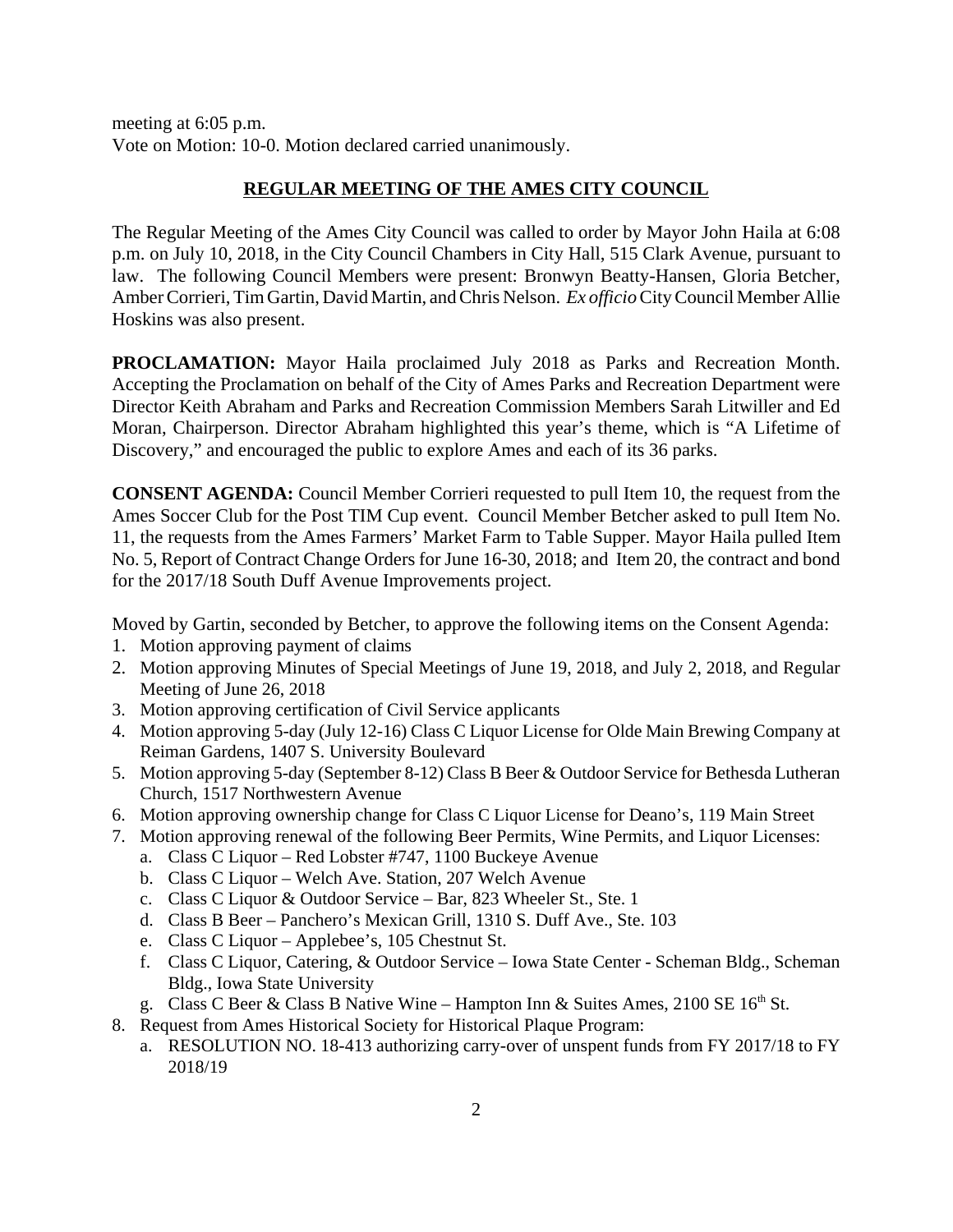- b. RESOLUTION NO. 18-414 authorizing carried over funds to be used for the production of program brochures
- 9. RESOLUTION NO. 18-415 approving FAA Grant Agreement for 2017/18 Airport Master Plan Update
- 10. RESOLUTION NO. 18-416 approving Revised 2018/19 Agreement with Ames Economic Development Commission
- 11. RESOLUTION NO. 18-417 approving preliminary plans and specifications for the WPC Clarifier Launder Cover Project; setting August 15, 2018, as bid due date and August 28, 2018, as date of public hearing
- 12. RESOLUTION NO. 18-418 waiving formal bidding requirements and authorizing approving of FY 2018/19 Public Safety Software Maintenance Contracts with Superion Public Sector at a cost of \$159,994
- 13. RESOLUTION NO. 18-419 awarding contract to Ames Ford Lincoln of Ames, Iowa, for two Ford F150 trucks for \$60,266.72 for Public Works Engineering
- 14. RESOLUTION NO. 18-420 awarding a contract to LawnPro L.L.C., of Colo, Iowa, for the 2018/19 Tree Trimming and Removal Program in an amount not-to-exceed \$95,000
- 15. RESOLUTION NO. 18-421 approving contract and bond for Water Pollution Control Facility Primary Clarifier Replacement Project
- 16. RESOLUTION NO. 18-423 accepting completion of 2016 CyRide Interceptor Pit Upgrades project
- 17. RESOLUTION NO. 18-424 accepting completion of 2016/17 Shared Use Path System Expansion
- 18. RESOLUTION NO. 18-425 approving Plat of Survey for 1407 Florida Avenue
- 19. RESOLUTION NO. 18-426 approving Plat of Survey for 1503 Top-O-Hollow Road
- 20. RESOLUTION NO. 18-427 approving Plat of Survey for 447 Westwood Drive
- 21. RESOLUTION NO. 18-428 approving Final Plat for ISU Research Park Subdivision, Phase III, Third Addition

Roll Call Vote: 6-0. Resolutions/Motions declared adopted/approved unanimously, signed by the Mayor, and hereby made a portion of these Minutes.

**REPORT OF CONTRACT CHANGE ORDERS FOR JUNE 16-30, 2018:** Mayor Haila asked for an explanation of the two Change Orders listed pertaining to the Engineering Services Contract for the South Grand Avenue Extension project. Municipal Engineer Tracy Warner advised that the \$48,250 included the addition of traffic and bus pull-outs in the vicinity of the Boys and Girls Club area on South 5<sup>th</sup> Street. Change Order No. 1 in the amount \$102,891 had been previously approved by the City Council. It included a design modification changing where the storm sewer will be placed so it would not have to be torn out if South Grand were to be expanded in the future, some right-of-way acquisition, and grading and realignment work that was needed in order to line up with the Worle Creek Channel.

At the request of City Manager Steve Schainker, Ms. Warner explained the process of working with contractors on Change Orders to ensure the change is necessary and negotiating the costs associated with the Change Order.

Moved by Gartin, seconded by Corrieri, to approve the Report of Contract Change Orders for June 16-30, 2018.

Vote on Motion: 6-0. Motion declared carried unanimously.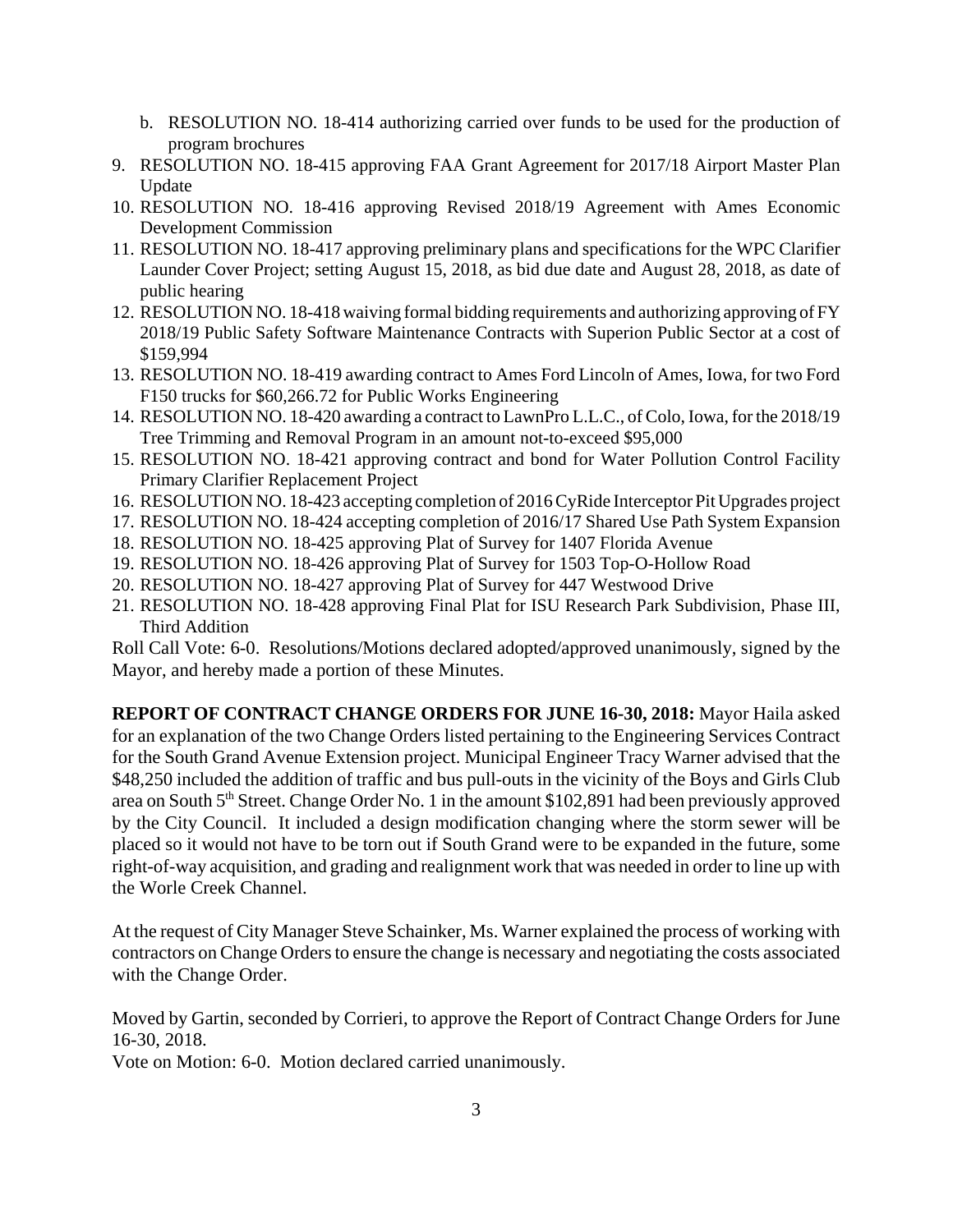**REQUEST FROM AMES SOCCER CLUB FOR POST TIM CUP EVENT AT HUNZIKER YOUTH SPORTS COMPLEX ON AUGUST 11:** Council Member Corrieri indicated that she had requested to pull this item from the Consent Agenda as she has a conflict of interest and would be abstaining from the vote.

Moved by Gartin, seconded by Beatty-Hansen, to approve/adopt the following:

- a. Motion approving blanket Vending License for the event
- a. RESOLUTION NO. 18-410 approving waiver of fee for blanket Vending License

Roll Call Vote: 5-0-1. Voting aye: Beatty-Hansen, Betcher, Gartin, Martin, Nelson. Voting nay: None. Abstaining due to a Conflict of Interest: Corrieri. Resolution declared carried, signed by the Mayor, and hereby made a portion of these Minutes.

**REQUESTS FOR AMES MAIN STREET FARMERS' MARKET FARM TO TABLE SUPPER ON AUGUST 12, 2018:** Council Member Betcher asked to have this new event explained. LoJean Petersen, Manager of the Downtown Farmers Market, 2814 Duff Avenue, Ames, explained that the Farm to Table Supper is a meal that will be put on for the community where the source of as many ingredients as possible will come from the Ames Main Street Farmers' Market vendors. Chefs from Aunt Maude's restaurant will be preparing the meal. Ms. Petersen said that the net proceeds from the Supper will go to expand the Market for the community. Council Member Betcher said her only concern about this event was that it had been advertised before the City Council had approved the requests. Ms. Petersen said the organizers had gotten a little behind and needed to get the event advertised. At the inquiry of Council Member Betcher, Ms. Petersen stated that tickets may be purchased from the Ames Chamber of Commerce or by going to the Main Street Farmers' Market Web site.

Moved by Betcher, seconded by Corrieri, to approve/adopt the following:

- a. Motion approving blanket Temporary Obstruction Permit
- b. Motion approving 5-day (Aug. 10-14) Special Class C Liquor License & Outdoor Service for the event
- c. RESOLUTION NO. 18-411approving closure of the 500 block of Main Street from 12:00 p.m. on August 12 to 12:00 a.m. on August 13
- d. RESOLUTION NO. 18-412 approving waiver of fees for usage of electricity

Roll Call Vote: 6-0. Motions/Resolutions declared approved/adopted unanimously, signed by the Mayor, and hereby made a portion of these Minutes.

**CONTRACT AND BOND FOR 2017/18 SOUTH DUFF AVENUE IMPROVEMENTS:** Public Works Director John Joiner advised that, if the contract and bond for this project is approved at this meeting, staff will meet with the contractor tomorrow to discuss Change Orders, which may contain slight schedule changes. Mr. Joiner said that staff prefers that the contractor wait until RAGBRAI riders have passed through Ames to close South Duff. If that occurs, the 30-day closure period would then be extended and would not be completed until late August; it would be before the start of football season, but would creep into the first week of Iowa State University's Fall Semester. Staff will also be negotiating with the contractor on the costs associated with those Change Orders.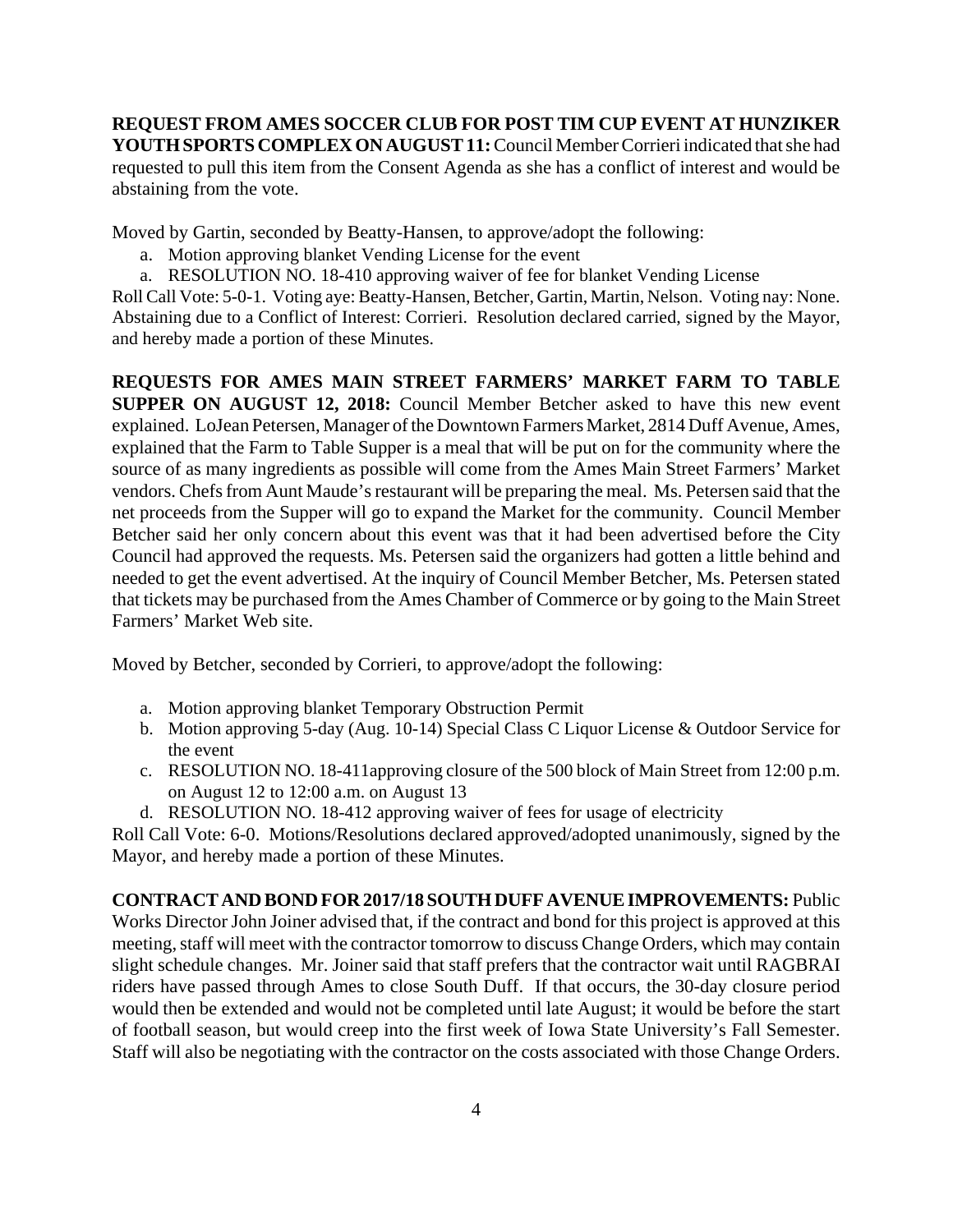According to Director Joiner, the public will be informed of any change in the closure dates by the Project Manager, Public Works Analyst, and Public Information Official Susan Gwiasda.

Moved by Gartin, seconded by Betcher, to adopt RESOLUTION NO. 18-422 approving the contract and bond ro the 2017/18 South Duff Avenue Improvements project.

Roll Call Vote: 6-0. Resolution declared adopted unanimously, signed by the Mayor, and hereby made a portion of these Minutes.

**PUBLIC FORUM:** Chuck Haselhoff, 325 Bell Avenue, Ames, voiced his concerns over the new Permit and application policy that Inspections Division is implementing, especially the on-line payment. He referenced the letter that had been sent to the Mayor and City Council from Jerry Cable, who has similar concerns. Mr. Haselhoff indicated that he pulls many permits per month. He would prefer to be billed once per month and be allowed to pay by check. He said he does not want to have to put a Credit Card on file with the City.

No one else came forward to speak, and the Mayor closed Public Forum.

**ORDINANCE PERTAINING TO EXCEPTIONS AND HARDSHIPS TO RENTAL CONCENTRATION CAP:** City Attorney Mark Lambert summarized the amendments to the Ordinance as a result of the three motions that had been made by the City Council at its meeting of June 26. Specifically:

- 1. To rewrite Section 13.300(10)(a) to ensure that all of the conditions for receiving the exception were applied also to the property owners who had obtained a Building Permit prior to October 27, 2017. This was accomplished by deleting subparagraph "vi," which included the Building Permit language and incorporating it into subparagraph "I."
- 2. To add "electrical, plumbing, or mechanical" to "building permit." That was accomplished by putting that language into subparagraph "I" [under  $13.300(10)(a)(I)$ .]

In addition, the words "of a primary residence" were stricken from subparagraph "iii" because not only primary residence owners, but also certain building/etc., permit holders, can qualify for the exception. This was a necessary clean-up to address the Council's motions. The sentence, "The exception only applies to the primary residence of a property owner established prior to the date of application" was deleted from the first paragraph under Paragraph (10), as it was not accurate given the building/etc., permit exception.

3. To strike the words "and current mortgage balance" from  $(11)(a)(v)$ . Also, the word "and" was inserted between the two items remaining.

Council Member Betcher stated that she had realized that she had missed an opportunity to make a motion to insert language regarding the Letter of Compliance (LOC) terminating when the property changes owners. She is not certain whether that would constitute too major of a change to the Ordinance at this point. City Attorney Lambert indicated that that amendment would not be too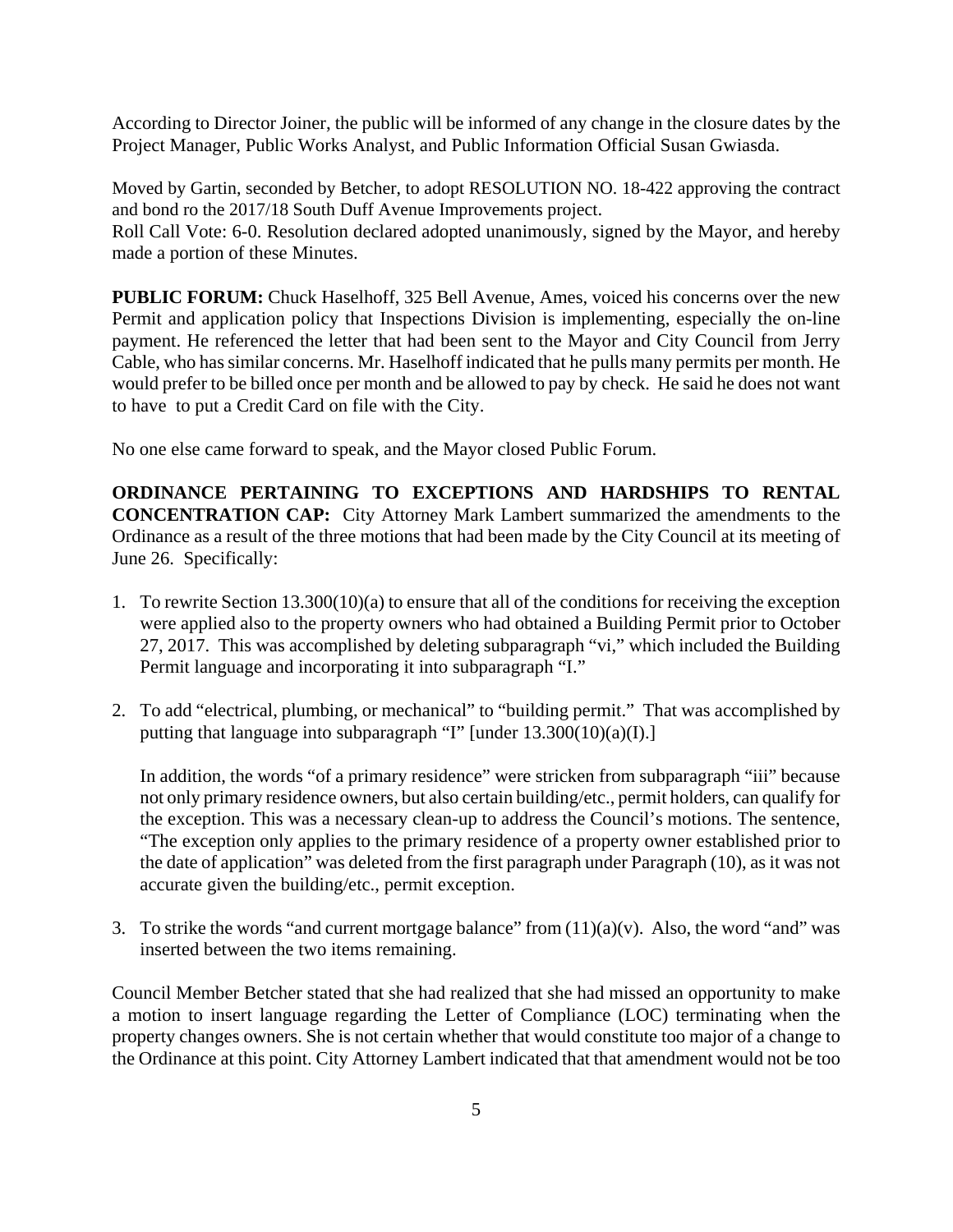major; it could be made to the Ordinance and be included when the Ordinance comes back on third reading.

Moved by Betcher, seconded by Beatty-Hansen, to amend the Ordinance to insert language under 13.300(10)(a) that the LOC will terminate when the property changes hands.

Ms. Betcher believes that by adding that, it may limit the number of long-term exceptions that are generated from the exception clause and would help maintain the integrity of the Cap. She would prefer not to create additional long-term LOCs, if that is possible. Discussion ensued on what that could mean to the total number of new LOCs. Council Member Gartin voiced his concern over not having public input on the possible change; therefore, he indicated that he would not be voting in favor of the motion. Ms. Betcher said that she did bring this topic up at the last meeting, and there had been conversation about it at that time.

Mayor Haila offered the option to the Council to table the second reading to a date certain, perhaps July 31, and have public input prior to second passage.

City Attorney Lambert cautioned that there are application deadlines contained in the Ordinance, and those deadlines might need to be adjusted if the second reading of the Ordinance is tabled.

Council Member Beatty-Hansen suggested that the motion could be withdrawn, and public input could be accepted at the Council Workshop on July 17.

Motion withdrawn.

Council Member Martin asked for a change to be made regarding a sentence in the Property Sale Hardship Exception section under (i) describing abutting sides. He pointed out that it would not be considered to be an "abutting side" unless it's 20 feet or greater; that is a requirement, but that is not clear in that sentence.

Moved by Martin, seconded by Beatty-Hansen, to clean-up the language in the Ordinance to clarify the definition of "abutting side."

Vote on Motion: 6-0. Motion declared carried unanimously.

Council Member Beatty-Hansen asked what had been decided regarding the date when a property owner had to be the primary resident. She noted that the Ordinance states that the owner has to be the primary resident as of the date of the application for an exception.

Moved by Beatty-Hansen, seconded by Corrieri, to require that the property owner be the primary resident on October 27, 2017.

Further explanation was given by Director Diekmann as to when a person becomes the primary resident and when that person is eligible to apply for an exception.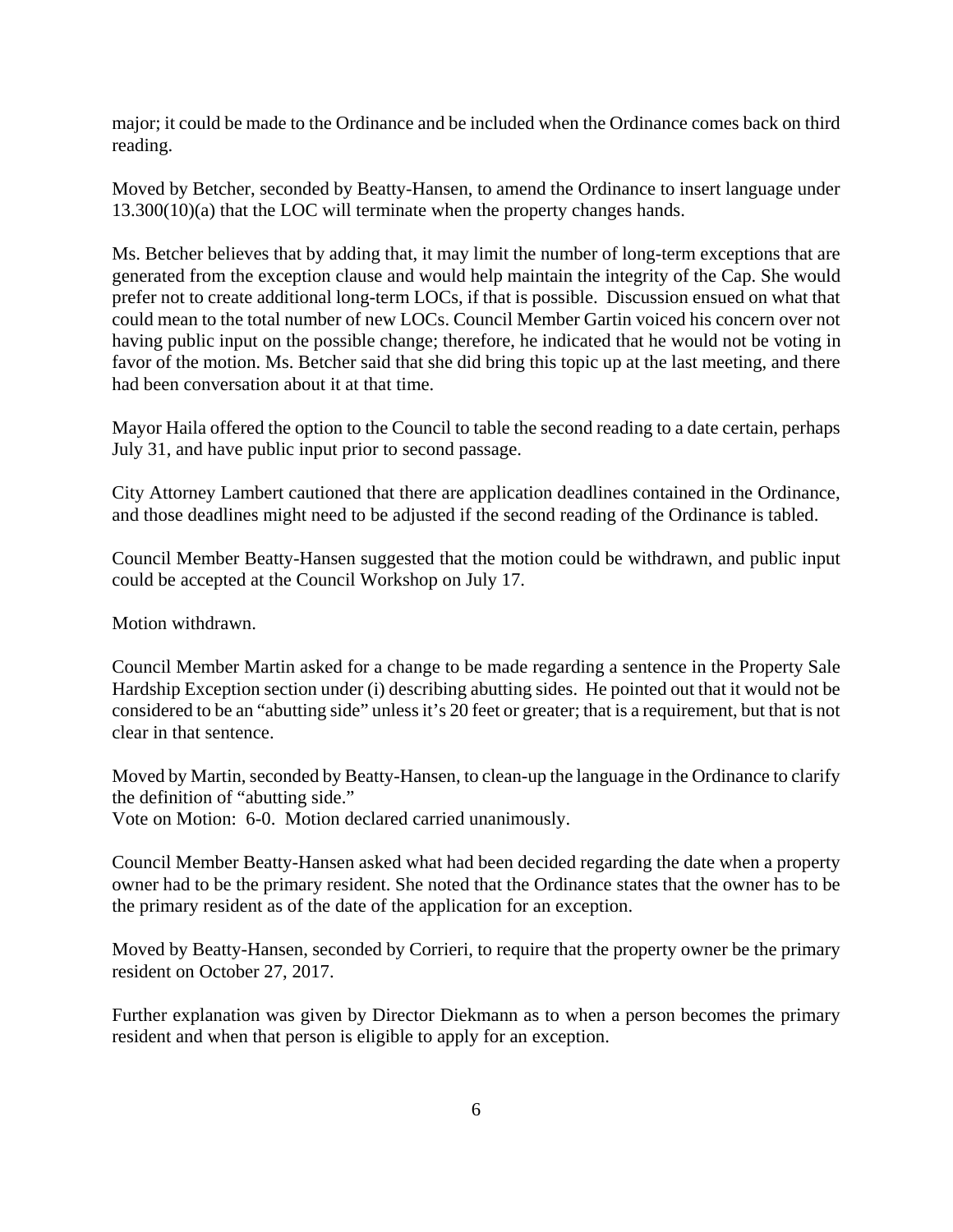#### Motion withdrawn.

Council Member Betcher noted that under 13.300(10)(a)(i), it appears that the property owner could have obtained a building, electrical, plumbing, or mechanical permit any time "prior" to October 27, 2017. She pointed out that, the way it is now written, a permit could have been obtained in 2014 and the owner would still be eligible. Building Official Sara VanMeeteren said that some property owners have done work on their property in stages, and if the Council were to remove the word "prior," it would exclude those people.

In looking at a spreadsheet listing the Permits provided by Ms. VanMeeteren, Ms. Betcher believed that there would be the potential for 52 properties to become rentals, which seemed, to her, like a substantial number. She believes that large of a number appears to undermine the intent of the Rental Cap Ordinance. Council Member Martin noted that there were 35 Building Permits closed from October 2016 to the present; 31 of those closed in 2017.

Council Member Nelson indicated that he thought it was the intention of the Council to be as accommodating as possible and give people options who have hardships. He noted that it has been said that it will take 20, 30, or 40 years for the Cap to have an effect on a neighborhood. Council Member Betcher agreed that it will take a long time for the Cap to make a difference; however, in the short term, people need to make a decision if they want to buy a house that abuts an existing rental. There is less certainty when there are 52 potential new LOCs out there because they don't know if the property next door was going to be rental. Council Member Martin stated that, with the Building Permit style exception, there is a requirement that the property be used as a rental within a certain time period; you have to "use it or lose it."

Moved by Beatty-Hansen, seconded by Corrieri, to amend the Ordinance at Section 13.300(10)(a), Paragraph 2, to state that the property owner had obtained, on or after October 28, 2016, and prior to October 27, 2017, a building, electrical, plumbing, or mechanical permit, which would indicate an intent to convert the property to a rental property.

Council Member Gartin indicated that that motion was more of a clarification, not anything new.

Vote on Motion: 4-2. Voting aye: Beatty-Hansen, Corrieri, Gartin, Martin. Voting nay: Betcher, Nelson. Motion declared carried.

Council Member Nelson pointed out that the Council knows of at least one property owner who was the primary resident for years and was eligible on October 27, 2017, but got transferred due to a job. With the dates just voted on, that property owner would not be eligible now because he is no longer the primary resident. Ms. VanMeeteren noted that he might qualify under the Property Sale Hardship and she knows that that person has already been granted a Transitional LOC.

Council Member Betcher stated that one item that the Council had not considered was a duplex that does not have a LOC for either side because the owner's family members live on the other side. Ms. VanMeeteren stated that there are 12 duplexes in the Cap Areas that are not registered. Ms. Betcher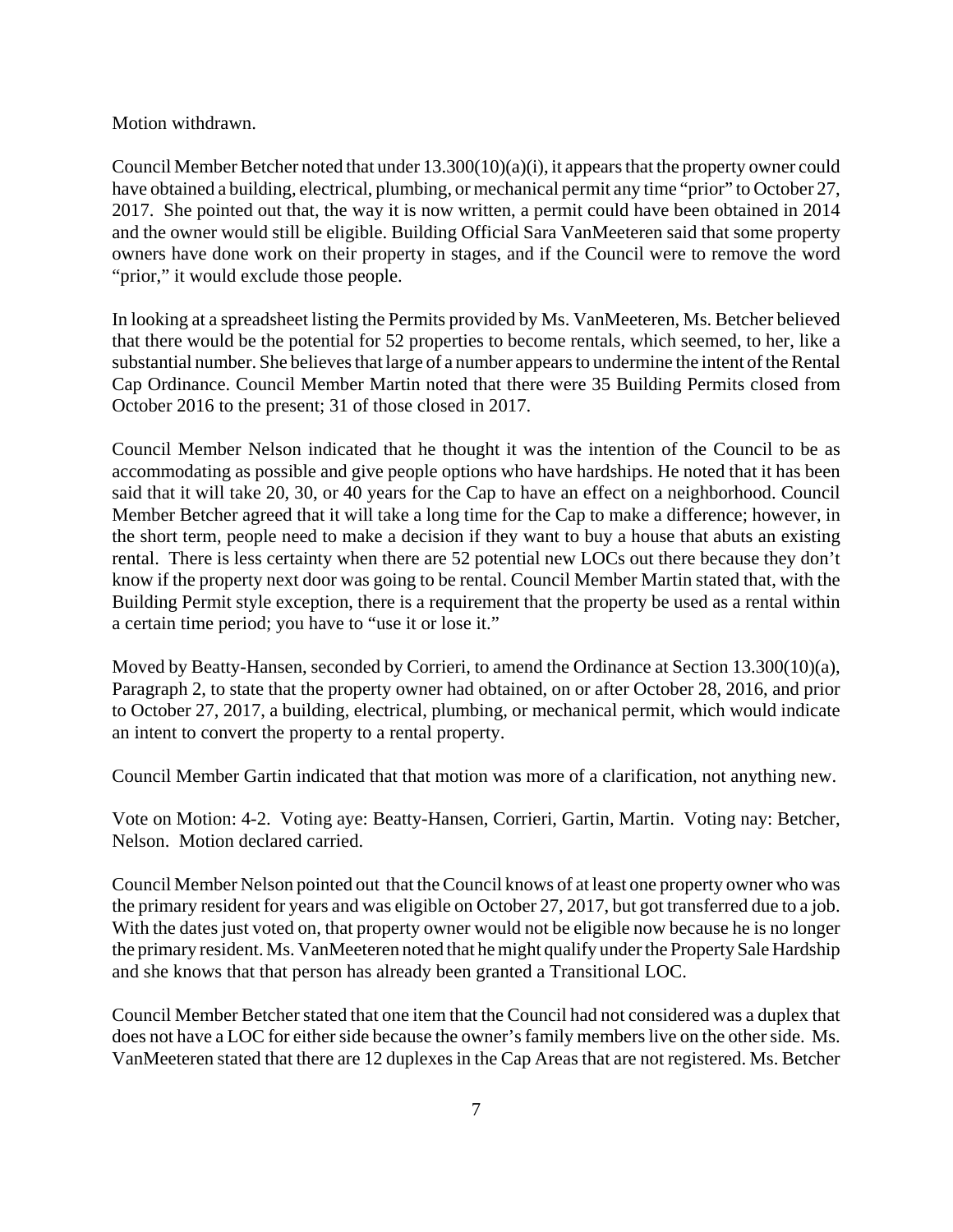asked if there was a way to allow a duplex that existed before the date of the Moratorium to apply for a LOC. Director Diekmann noted that that is not part of the Ordinance being discussed; it is part of the Occupancy Ordinance. Ms. Betcher asked if a duplex then needs to get two LOCs. Director Diekmann explained that if a property owner, who now lives on one side of the duplex, decides they wanted to sell, they could apply for a Property Sale Hardship Exception. They would have to meet the prerequisites, including marketing the property for nine months, which is part of the other Ordinance.

Moved by Betcher, seconded by Beatty-Hansen, to table the second passage of the Ordinance until the July 17, 2018, meeting and take public input on what was just discussed, i.e., the nontransferability of the LOC.

Motion withdrawn.

Moved by Betcher, seconded by Beatty-Hansen, to take public input on the issue of the nontransferability of the LOC.

Vote on Motion: 4-2. Voting aye: Beatty-Hansen, Betcher, Gartin, Martin. Voting nay: Corrieri, Nelson. Motion declared carried.

Moved by Betcher to table the second passage of the Ordinance to July 31, 2018.

Motion withdrawn.

Moved by Betcher, seconded by Beatty-Hansen, to bring back the possible Ordinance amendments discussed at this meeting for public input on July 17, 2018, and table the second passage of the Ordinance to that date.

Vote on Motion: 5-1. Voting aye: Beatty-Hansen, Betcher, Gartin, Martin, Nelson. Voting nay: Corrieri. Motion declared carried.

#### **ALCOHOL SERVICE AT SIDEWALK CAFÉ AT MOTHER'S PUB, 2900 WEST STREET:**

Assistant City Manager Brian Phillips stated that Mother's Pub had submitted a request to implement a sidewalk café with the serving of alcohol. They have a Class C Liquor License, and according to *Municipal Code* Section 17.16, because the majority of its sales come from selling alcoholic beverages, they may not have minors on the premises after 4:00 PM. Approval from the City Council is required to allow alcohol service at its proposed sidewalk café. Mr. Phillips reviewed the factors that must be considered by the City Council before approving such a request.

According to Mr. Phillips, Mother's Pub has had a good compliance record, and the site conditions and other factors lend to a more easily controlled environment where alcohol would be served. He noted that the approval is for only the 2018 sidewalk café season (April through October) according to the *Municipal Code*. Sidewalk café applications must be completed each season; they do not carry over from year to year. Mr. Phillips noted that the first approval for an exception of this type was for Della Viti. Della Viti was required to obtain approval for the exception from the City Council each year; thereby allowing staff to report regarding the safety and success of the alcohol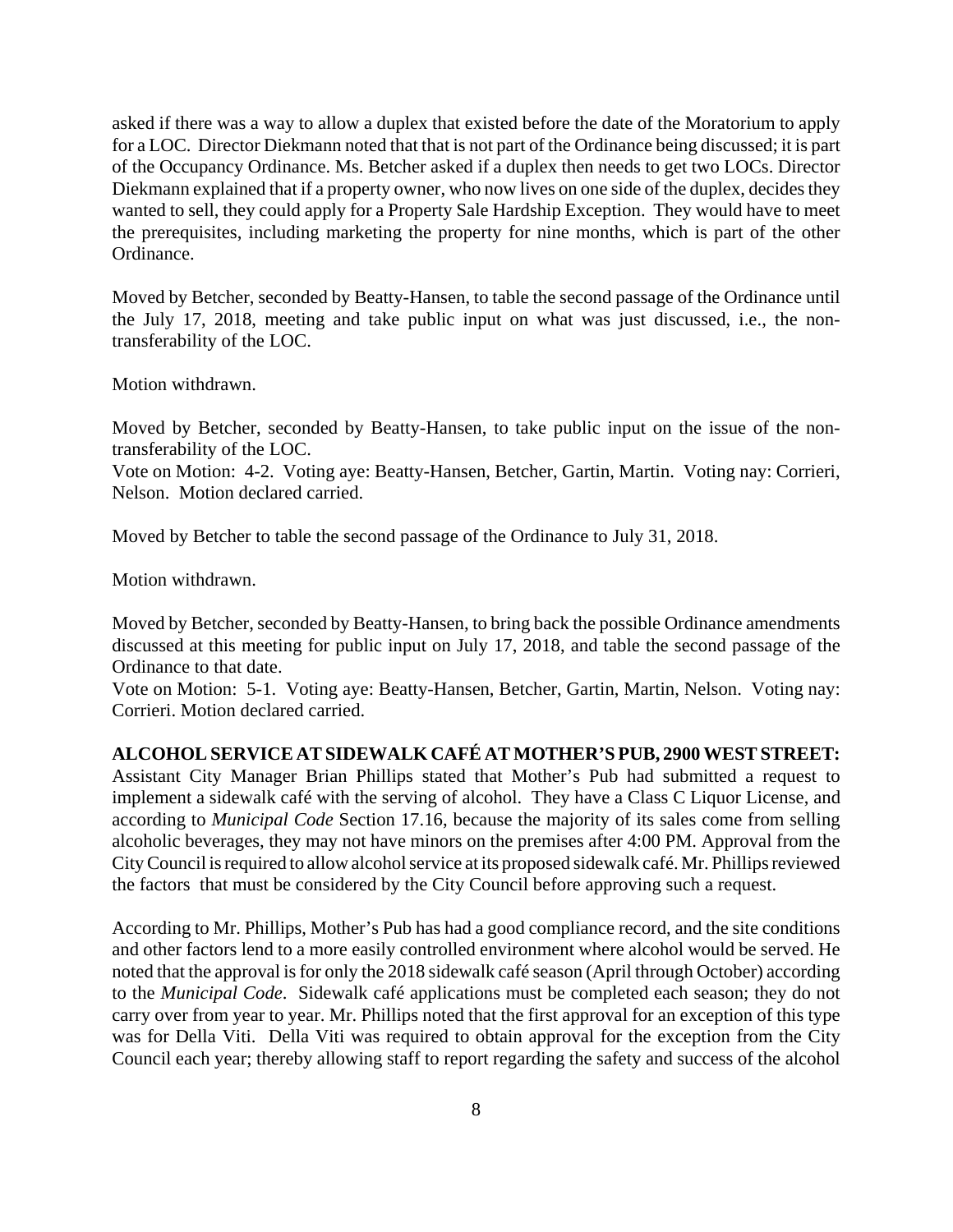service. Staff anticipates taking a year-by-year approach to Mother's Pub as well.

Assistant City Manager Phillips noted that alcohol service at sidewalk cafes and the other changes implemented by the City Council last year have generally been safe and successful. An increasing number of restaurants are taking advantage of the opportunity to host sidewalk cafes, and City staff has identified a few establishments that have struggled to meet all of the requirements when setting up for their second season. Staff has had constructive conversations with the owners/managers of those establishments.

Council Member Martin asked if the neighbors had been contacted. Andrew Thompson, General Manager of Mother's Pub, stated that they have had some input from their neighbors. Mr. Thompson explained the Pub's policy of playing music out on the sidewalk. He said that he goes to the street to check the volume of the music. Mr. Martin said that he had walked by this establishment and heard very loud music. Mr. Thompson replied that when they have bands, it is louder. Mr. Martin expressed his concern about what impact the service of alcohol at a sidewalk café might have on the neighborhood. He pointed out that this establishment is in a primarily residential area. Council Member Gartin noted that there is pretty much the same situation on Main Street, as there are more and more people living Downtown.

Moved by Betcher, seconded by Beatty-Hansen, to adopt RESOLUTION NO. 18-429 approving an exception to *Municipal Code* Section 22.32(c)(2)(v) to allow alcohol service in Sidewalk Café at Mother's Pub, 2900 West Street.

Council Member Martin stated that he still had concerns about the impacts this might have on the neighborhood, but believed it was fair to give the establishment an opportunity to try it.

Roll Call Vote: 6-0. Resolution declared adopted unanimously, signed by the Mayor, and hereby made a portion of these Minutes.

**PROPOSED CAMPUSTOWN SELF-SUPPORTING MUNICIPAL IMPROVEMENT DISTRICT (SSMID):** City Planner Julie Gould stated that a SSMID is a self-taxing body that assesses and applies a levy rate to commercial properties within an approved district. Chapter 386 of the *Iowa Code* contains the process and requirements to be met in order to create a SSMID. The initial steps require the submittal of a petition that included the signatures of a minimum of 25% of all property owners within the SSMID boundaries and signatures of property owners that make up at least 25% of the assessed property value within the SSMID boundaries. The Campustown Action Association (CAA) has submitted a Petition to create a SSMID, and staff has verified that the CAA Petition includes 45.8% of the property owners that represent 41.8% of the assessed property value.

According to Ms. Gould, some of the properties located within the proposed SSMID boundary are residential or a mix of residential and commercial uses. She noted that all residential properties are exempt from the SSMID levy and those properties and values are not included in the Petition. Other properties that are exempt from paying property taxes are exempt from the SSMID levy as well. It was also pointed out by Ms. Gould that, if approved, the SSMID levy will apply to all commercial properties within the District regardless of the property owner's signature of support for the Petition.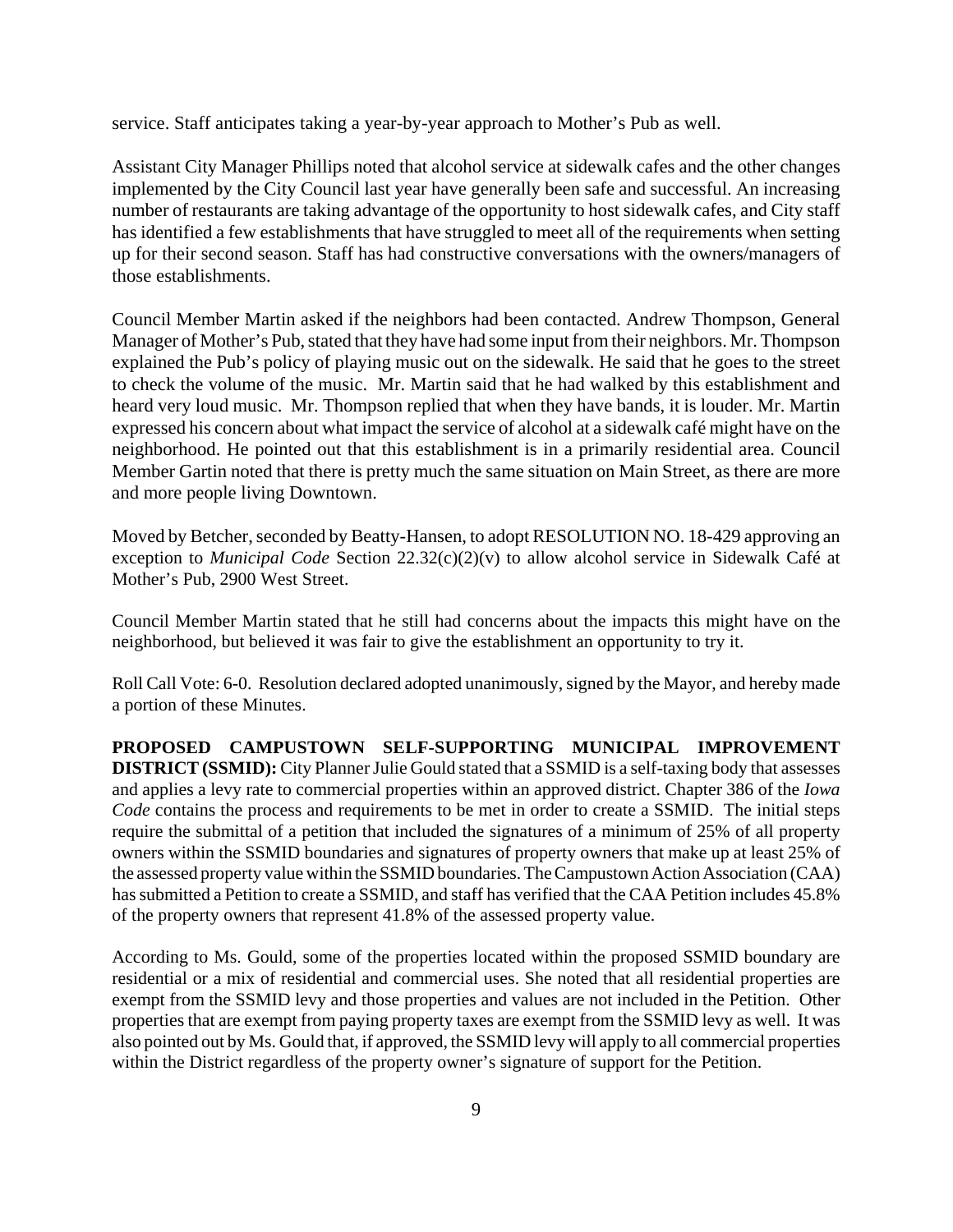Ms. Gould stated that the levy rate for a SSMID is proposed by the entity presenting the Petition. The Petition submitted by the CAA details why the rates were chosen and what type of projects the revenues would fund. It was said by Ms. Gould that the combined levies will generate approximately \$50,000 to \$70,000.

Karin Chitty, Director of Campustown Action Association, and Ann Taylor, owner of Dog Town, were present. At the inquiry of Council Member Gartin, Ms. Taylor answered that they had been working on creating a SSMID for a full four years.

Council Member Gartin stated his concern about dividing the burden of this proposal. He asked how it had been designed to ensure equity. Ms. Taylor advised that the single biggest property owner is Kingland; that property is already under a TIF arrangement and is not being included as part of the proposed SSMID.

Mr. Gartin asked if there were other communities in Iowa who have created a SSMID. Ms. Taylor said there have been many smaller communities who have, one she knew of was Spencer, Iowa.

Moved by Gartin, seconded by Betcher, to adopt RESOLUTION NO. 18-430 setting the date of public hearing as July 31, 2018, regarding the proposed Campustown Self-Supporting Municipal Improvement District.

Roll Call Vote: 6-0. Resolution declared adopted unanimously, signed by the Mayor, and hereby made a portion of these Minutes.

Council Member Gartin asked about the notification requirements. Ms. Gould explained all impacted property owners will receive notice sent by certified mail at least 15 days prior to the hearing. Ms. Chitty indicated the outreach that had already been done by the CAA.

**PUBLIC WORKS MAJOR PROJECTS UPDATES:** Public Works Director John Joiner and Municipal Engineer Tracy Warner provided information on the East Industrial Area Utility Extension, Flood Mitigation - River Flooding (Squaw Creek near S. Duff Avenue), and the Grand Avenue Extension.

East Industrial Area Utility Extension. Ms. Warner advised that the latest cost estimate is approximately \$500,000 over the budgeted amount of \$5,000,000. Staff is continuing to evaluate cost savings options as part of the plan review process.

Council Member Gartin brought up the issue of determining the size of the water pipes, sanitary sewer. City Manager Schainker told the Council that recent discussions with the Ames Economic Development Commission (AEDC) staff have indicated that they are recruiting companies that are larger users of water/sewer than originally planned. He emphasized that the City will have to have discussions with the AEDC about what type of industries should be recruited. Mr. Schainker advised that the City has to be selective; it has to balance the benefits of bringing the industry to Ames with the costs of infrastructure and providing services. Mayor Haila asked if there was a limiting factor, such as the aquifer. Director of Water and Pollution Control John Dunn explained that, at some point, the City might have to be concerned about that; however, at this time, the biggest challenge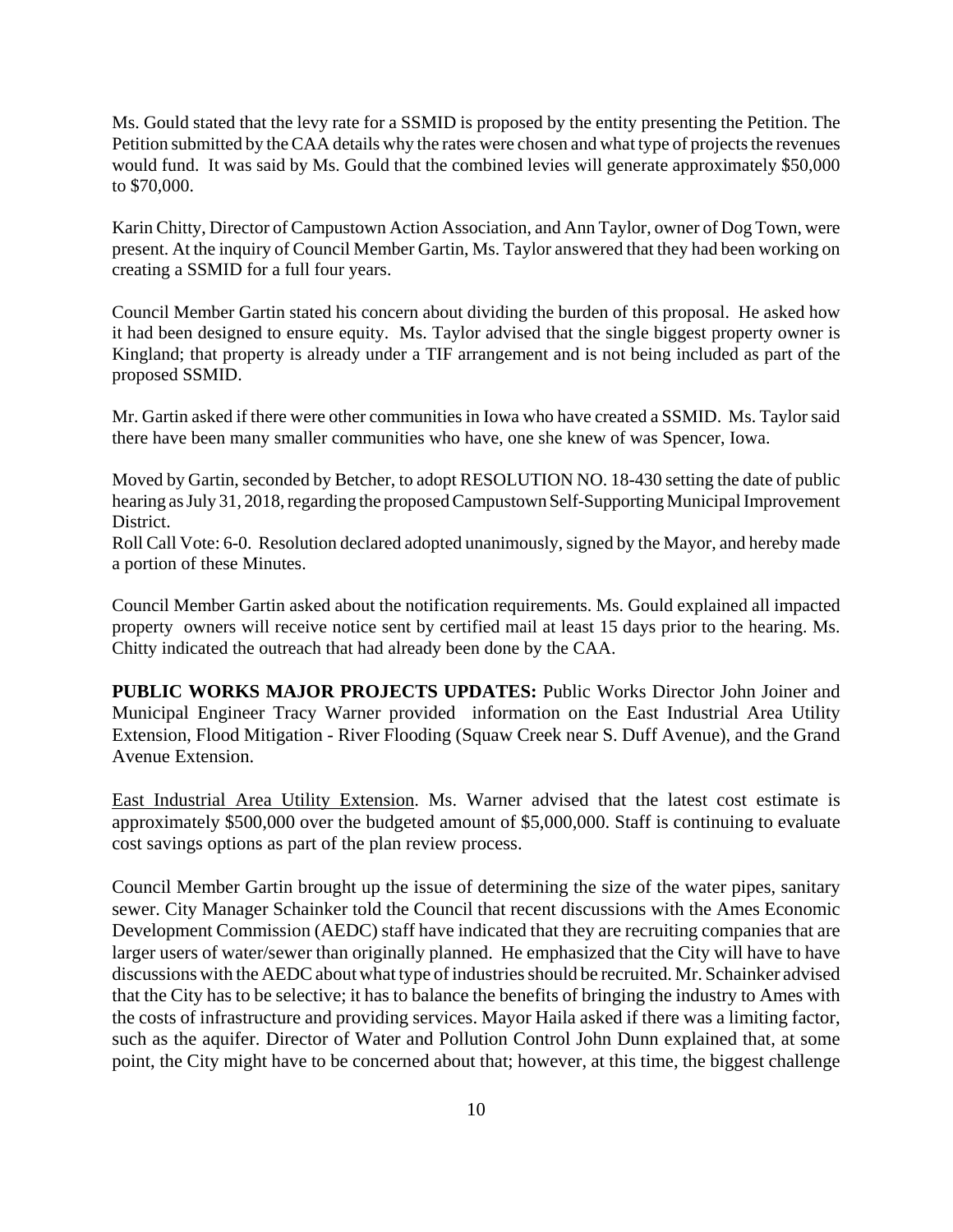is finding the sites for new wells. City Manager Schainker indicated that the Council will need to have a discussion and provide guidance. Discussion ensued about increasing capacity at the Water Plant and treating the additional capacity. Potential expansion costs could cost up to \$100 million.

Mayor Haila noted that this project is expected to be let for bid in late summer with construction to begin in Fall 2018. If the Council wants to have a workshop on the recruitment of certain industries and the costs associated with infrastructure and services, it should not wait until staff has bids in hand.

Merlin Pfannkuch, 1424 Kellogg Avenue, Ames, shared his opinion that the Council should have had this discussion prior to including this project in the Capital Improvements Plan. He feels that there had been very little public discussion on this project; the public is being left in the dark. Mr. Pfannkuch would like the AEDC to come before the Council to inform the public on what types of businesses they are working to recruit. In addition, Mr. Pfannkuch said that it struck him as odd that staff is asking Council for direction on whether or not to establish an assessment district along this corridor as he thought that was already decided.

Moved by Beatty-Hansen, seconded by Betcher, to direct staff to establish an assessment district along this corridor so that any new industries locating there would have to pay a hook-up fee to receive water or sanitary sewer service.

Vote on Motion: 6-0. Motion declared carried unanimously.

Flood Mitigation - River Flooding (Squaw Creek Near S. Duff Avenue). Municipal Engineer Warner told the Council that staff had been notified on March 23, 2018, that the City was not successful in receiving nationally competitive FEMA grant funds for the Flood Mitigation - River Flooding project. Ms. Warner said that, in talking with the Iowa Department of Homeland Security and Emergency Management staff, it was suggested that staff evaluate the project further for phasing options and offered to help City staff in pursuing other grant funding. FEMA was also asked for feedback about the submitted grant application to aid in considering whether re-application in Fall 2018 would be an option. Feedback from those agencies has been received, and staff feels optimistic that they can supplement and repackage the grant application.

Council Member Betcher asked if there would be a \$2.3 million shortfall, instead of the \$786,050 that had previously been anticipated if grant funding is not received. She indicated that she had not been in favor of this project when it was presented, and it appears that the cost is increasing. City Manager Schainker reviewed some of the numbers. Ms. Betcher asked when it would be known if the City was going to receive grant funding. Ms. Warner answered that the City should be informed by March 2019 with the money being available no earlier than 2020.

Ms. Warner showed a map indicating the concept of full-build (channel shaping). with a reconnection to the floodplain; the map was from November 2016 when a workshop on this project was held. It would mean a flood reduction of an estimated 0.5 - 2.0 feet at various locations in the S. Duff Avenue area.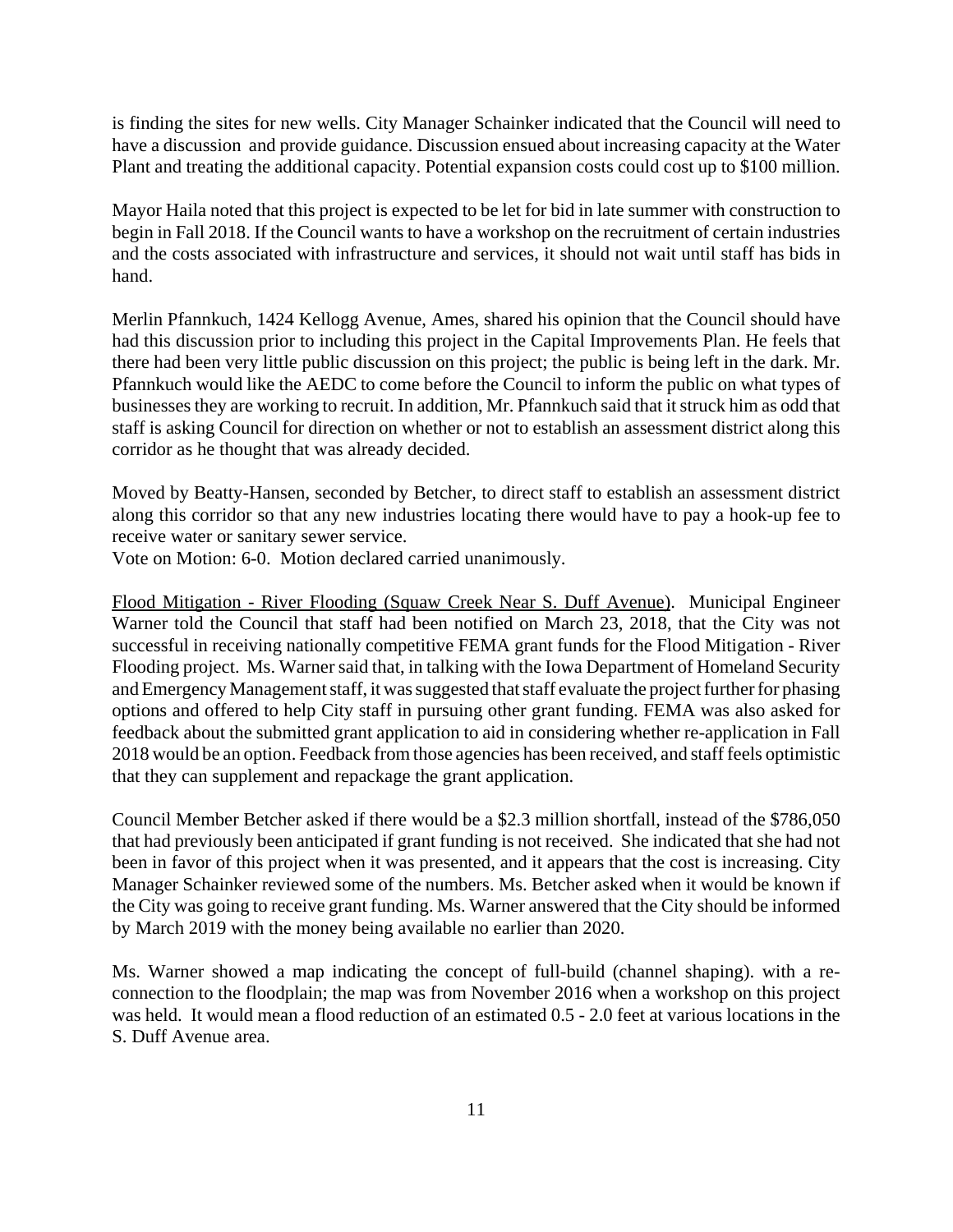Chuck Winkleblack, Hunziker & Associates, 105 S.  $16<sup>th</sup>$  Street, Ames, said that they have properties on 2.7 acres that are adjacent to the river in this area, but are not located in the flood plain. He believes that 1.7 acres are buildable. There are uses for the properties, and they have some potential buyers, but they need to know what is going to happen and whether it is the City's intention to move forward with this project. Municipal Engineer Warner recommended that the Council move forward to acquire some smaller-valued easements.

Council Member Gartin asked if the City knows enough about the project to be able to give closure to the Carneys, whose property would be impacted and is for sale. Municipal Engineer Warner said that the City could provide the boundaries for this project to the property owner. Mr. Winkleblack indicated that he does not know if the Council is committed to this project. It needs to be determined if the City would be requesting an easement or would be purchasing the property. Council Member Betcher asked if the City would be committed to this project even if the grant funding is not received. City Manager Schainker commented that staff needed to send the Cost/Benefit Analysis to the Council that had been prepared when the project was first presented.

Grand Avenue Extension. Municipal Engineer Warner stated that the current CIP reflects a significant amount of funding for this project coming from state/federal grants. Ms. Betcher noted that a funding deficiency of \$2,345,000 remains at this time. Ms. Warner acknowledged that was the deficiency at this point; however, grant applications are continuing to be submitted. City Manager Schainker indicated that the funding deficiency will need to be addressed at budget time for the CIP. After being asked by Mayor Haila, Ms. Warner said the biggest impediment to this project going forward is land acquisition.

Chuck Winkleblack, 105 S.  $16<sup>th</sup>$  Street, Ames, noted that the Kmart property is going to be redeveloped and will likely be much more intensive than it was previously; that will result in even more traffic on South Duff and South 16<sup>th</sup> Street.

**NORTH RIVER VALLEY WELL FIELD AND PIPELINE PROJECT:** Moved by Nelson, seconded by Corrieri, to adopt RESOLUTION NO. 18-431 approving the Purchase Agreement with David A. Kepley Revocable Trust for 2.81 acres for the construction of North River Valley Well Field and Pipeline Project.

Roll Call Vote: 6-0. Resolution declared adopted unanimously, signed by the Mayor, and hereby made a portion of these Minutes.

# **HEARING ON SALE OF VACATED RIGHT-OF-WAY ADJACENT TO 1604 TRUMAN DRIVE:** Mayor Haila opened the public hearing. No one came forward to speak, and the Mayor

closed the hearing.

Moved by Betcher, seconded by Corrieri, to pass on third reading and adopt ORDINANCE NO. 4263 vacating the right-of-way adjacent to 1604 Truman Drive.

Roll Call Vote: 6-0. Ordinance declared adopted unanimously, signed by the Mayor, and hereby made a portion of these Minutes.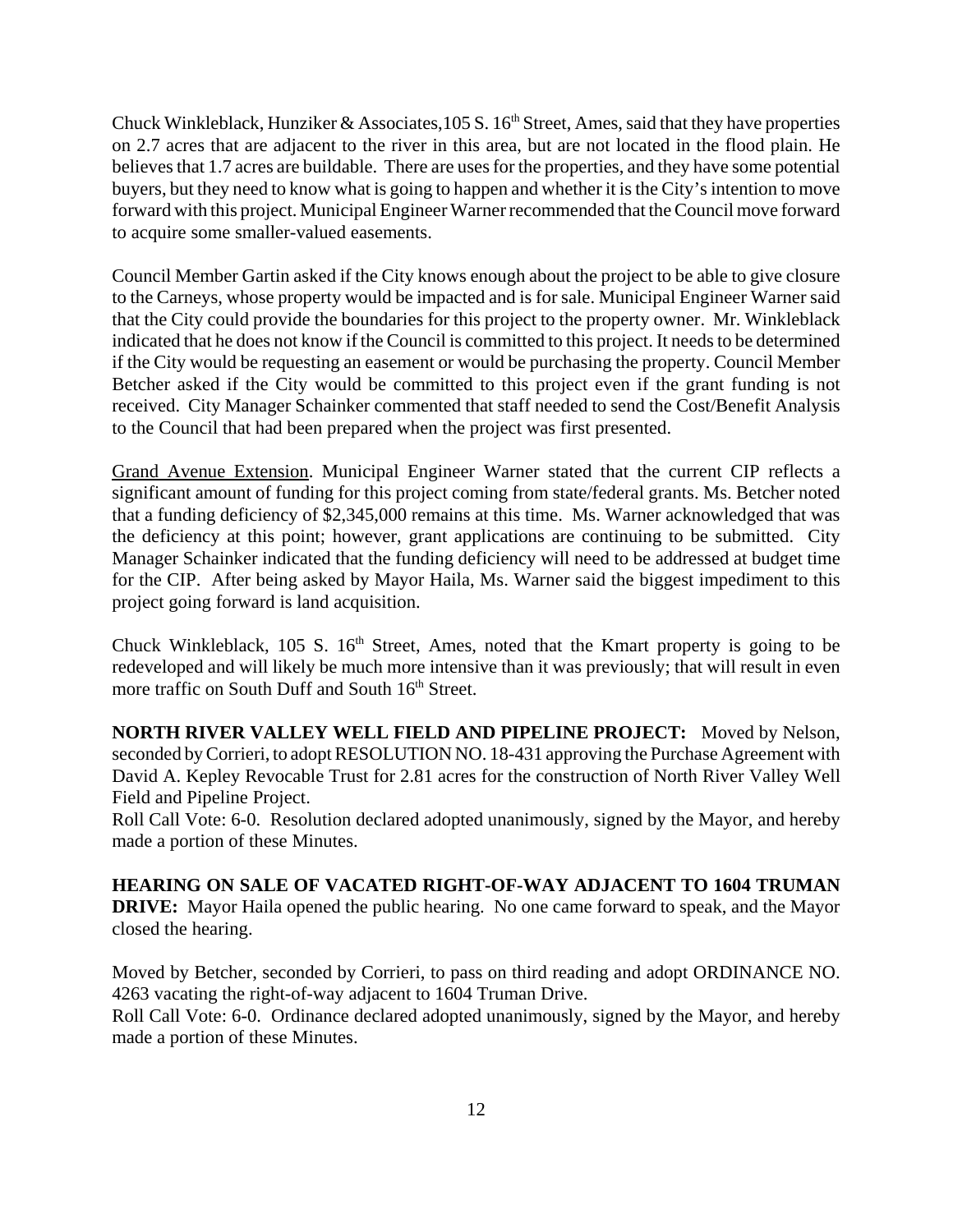Moved by Betcher, seconded by Corrieri, to adopt RESOLUTION NO. 18-432 approving the sale and conveyance by Quit Claim Deed to Marvin R. Orth and Donna J. Orth, subject to payment of \$3,116.

Roll Call Vote: 6-0. Resolution declared adopted unanimously, signed by the Mayor, and hereby made a portion of these Minutes.

**HEARING ON INSTALLATION SERVICES FOR 69kV UG POWER CABLE TOP-O-HOLLOW SUBSTATION:** The public hearing was opened by Mayor Haila and closed after no one came forward to speak.

Moved by Gartin, seconded by Corrieri, to accept the Report of Bids and delay award for the Installation Services for 69kV UG Power Cable Top-O-Hollow Substation. Vote on Motion: 6-0. Motion declared carried unanimously.

**DISPOSITION OF COMMUNICATIONS TO COUNCIL:** Moved by Betcher, seconded by Gartin, to put on a future agenda the request from Heath D. Bullock for rezoning property at 3115 and 3125 Grove Avenue.

Vote on Motion: 5-1. Voting aye: Beatty-Hansen, Betcher, Corrieri, Gartin, Nelson. Voting nay: Martin. Motion declared carried.

Moved by Nelson, seconded by Gartin, to place on a future Agenda the request from Hendra Hardi to establish an Urban Revitalization Area for 115-127 Dotson Avenue.

Vote on Motion: 4-2. Voting aye: Beatty-Hansen, Corrieri, Gartin, Nelson. Voting nay: Betcher, Martin. Motion declared carried.

Moved by Gartin, seconded by Betcher, to place on a future Agenda the options pertaining to the request of Margot Eness for a Boundary Line Adjustment within the Ames Urban Fringe. Vote on Motion: 6-0. Motion declared carried unanimously.

Moved by Betcher, seconded by Beatty-Hansen, to get a memo from staff pertaining to the concerns expressed in a letter from Jerry Cable, Sr., and in person by Chuck Haselhoff during Public Forum at this meeting, about a change in the issuance and payment of permits from the Inspections Division.

Vote on Motion: 6-0. Motion declared carried unanimously.

Moved by Beatty-Hansen, seconded by Betcher, to get a memo from staff regarding the request of OnPoint Development, LLC, for a Zoning Text Amendment to Section 29.1308(8)(d) pertaining to Interior Climate Controlled Mini-Storage Facilities.

Motion withdrawn.

Moved by Gartin, seconded by Corrieri, to place on a future agenda the request of OnPoint Development, LLC, for a Zoning Text Amendment to Section 29.1308(8)(d) pertaining to Interior Climate Controlled Mini-Storage Facilities.